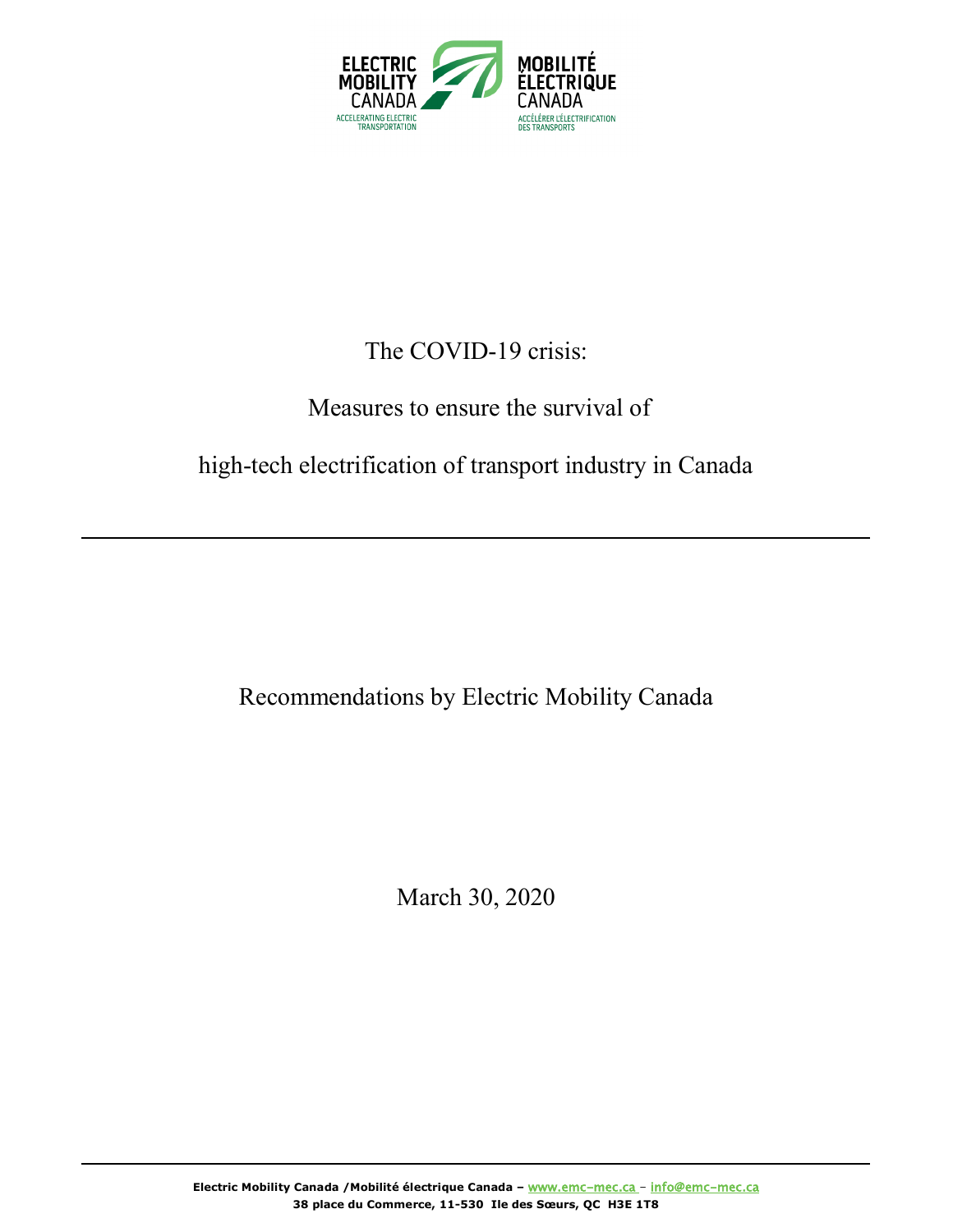

**To the very honourable Justin Trudeau, Prime Minister of Canada,**

**And the honourable ministers Bill Morneau, Seamus O'Regan, Mona Fortier, Marc Garneau, Navdeep Bains, Jean-Yves Duclos, Jonathan Wilkinson, Catherine McKenna et Mélanie Joly.** 

The COVID-19 crisis is hurting Canadians and the world in multiple ways. From our health to our economy, the crisis is and will continue to have unprecedented and unforeseen effects on all of us.

#### **Its effect on the energy sector: oil, gas… electricity and transportation**

We understand and agree that COVID-19 is having a serious negative impact on energy sector job security and revenue forecasts. Thousands of Canadians and their families who work in the energy sector are facing very difficult situations. These impacts include not only fossil-fuel based energy sector participants, but also the electrification of transport and other related high-tech industries such as renewable energy and autonomous transportation.

All across Canada, multiple companies build, assemble and sell partial or full electric cars, trucks, and buses as well as boats, charging infrastructure and other components. These companies hire thousands of Canadians, from engineers to construction workers, miners to electricians, mechanics to researchers, factory workers to salespeople. Many of them are presently on the verge of losing or have already lost their jobs, while many small, medium and even large companies are facing serious economic headwinds, making the transition towards clean transportation in Canada more fragile. To add to this uncertainty, the price of oil is presently at a historic low, making the transition towards clean energy or electric vehicles less appealing for individuals, companies, institutions and cities based on short term cost reasons alone.

#### **Ambitious goals**

Canada has set an ambitious greenhouse gas (GHG) emission reduction goal: -30% for 2030 compared to our 2005 emissions. It has also set ambitious EV adoption goals: 10% of light duty vehicle sales by 2025, 30% by 2030 and 100% by 2040. In 2019, we reached 3.3% of light duty vehicle sales. As for buses, school buses, trucks, etc, we are at the very beginning of a new era that is set to grow exponentially, and which must grow exponentially to achieve Canada's climate targets



*If we let this crisis slow or even stop the electrification of transport in Canada, not only could this potentially mean thousands of good jobs lost all over the country, but it could set this transition toward electric vehicles back by a matter of years. We could end up without a significant transportation electrification industry if bold action is not taken.* 

On this basis, we have provided an overview of our industry's growing impact on Canada's economy, and a list of short and medium term requests that we hope your department, and other departments will consider to help us protect Canada's electrified transportation high-tech industry and to position it for growth when the COVID-19 crisis is under control.

### Daniel Breton

President and CEO / Electric Mobility Canada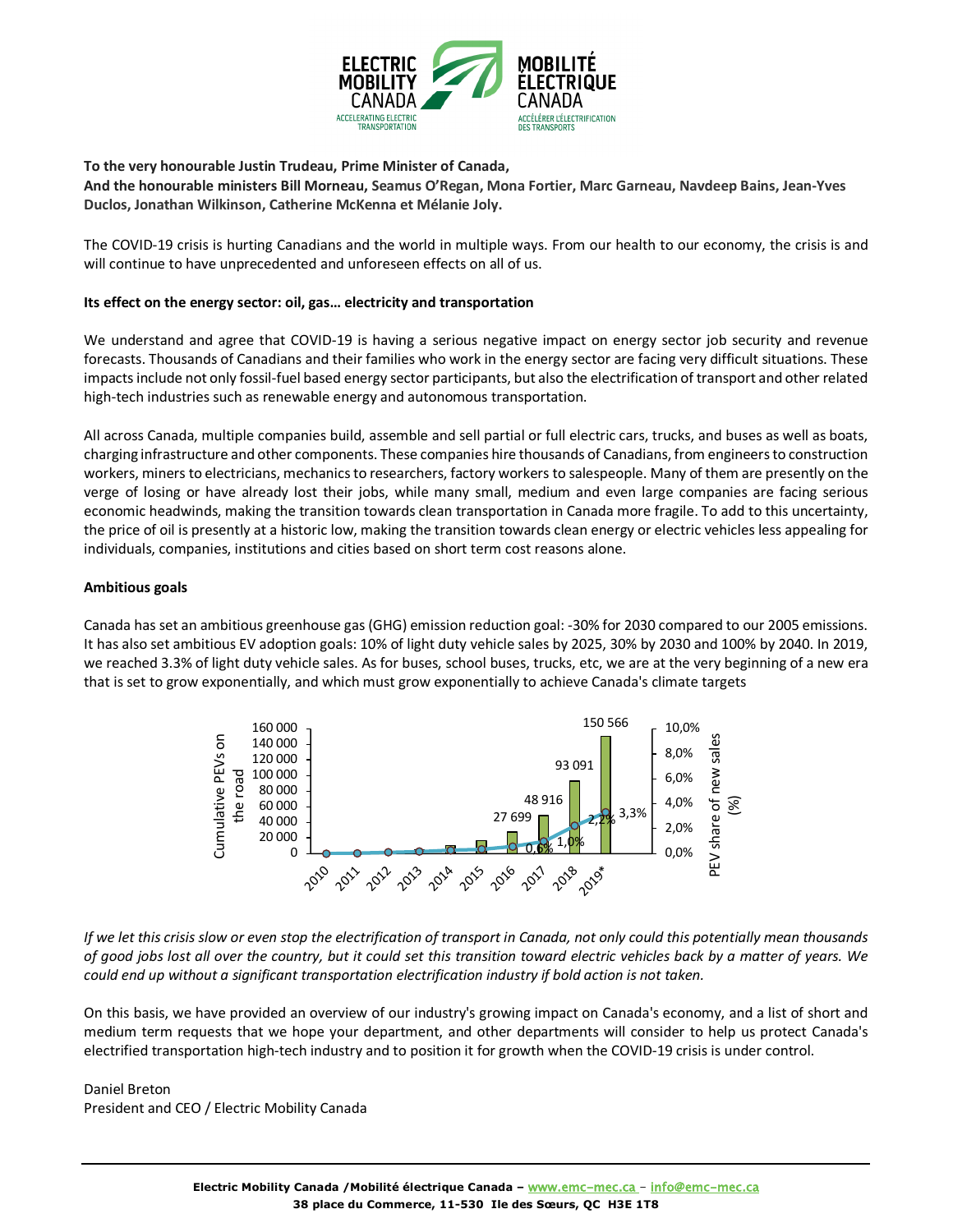

## **A Few Facts About Canada's High-tech Electrified Transportation Industry**

According to "The Energy fact book 2019-2020" published by Natural Resources Canada<sup>1</sup>

- 1- 60% more people are working directly in the electricity sector than in the oil and gas extraction sector;
- 2- Greenhouse gas emissions from electricity production have decreased 42% between 2000 and 2017;
- 3- Greenhouse gas emissions from transportation have increased 20% between 2000 and 2017;
- 4- Canada is far ahead of the 4 top electricity generating countries in the world, with 82% of its production from nonemitting sources.



According to the document "Tracking the energy revolution 2019" published by Clean Energy Canada in October of last year<sup>2</sup>:

- 1- Approximately 300 000 people are now working in the clean energy sector in Canada;
- 2- This number should almost double by 2030, with a projection of 559 400 jobs; and
- 3- Almost half of these will be in clean transportation: 262 600 jobs.

### **Employment breakdown**



Our clean energy sector is a huge asset in Canada's high-tech future and climate fight. Not only does the sector employ a significant number of people, electric vehicles driven in Canada are amongst the cleanest in the world because of our clean electricity. Reaching our emissions reductions goals will necessarily require reducing emissions in the transportation sector through a meaningful shift to light and heavy duty electric vehicles.

1: https://www.nrcan.gc.ca/sites/www.nrcan.gc.ca/files/energy/pdf/Energy%20Fact%20Book\_2019\_2020\_web-resolution.pdf

2: https://cleanenergycanada.org/wp-content/uploads/2019/10/Report\_TER2019\_CleanJobsFuture\_20191002\_FINAL-FOR-WEB.pdf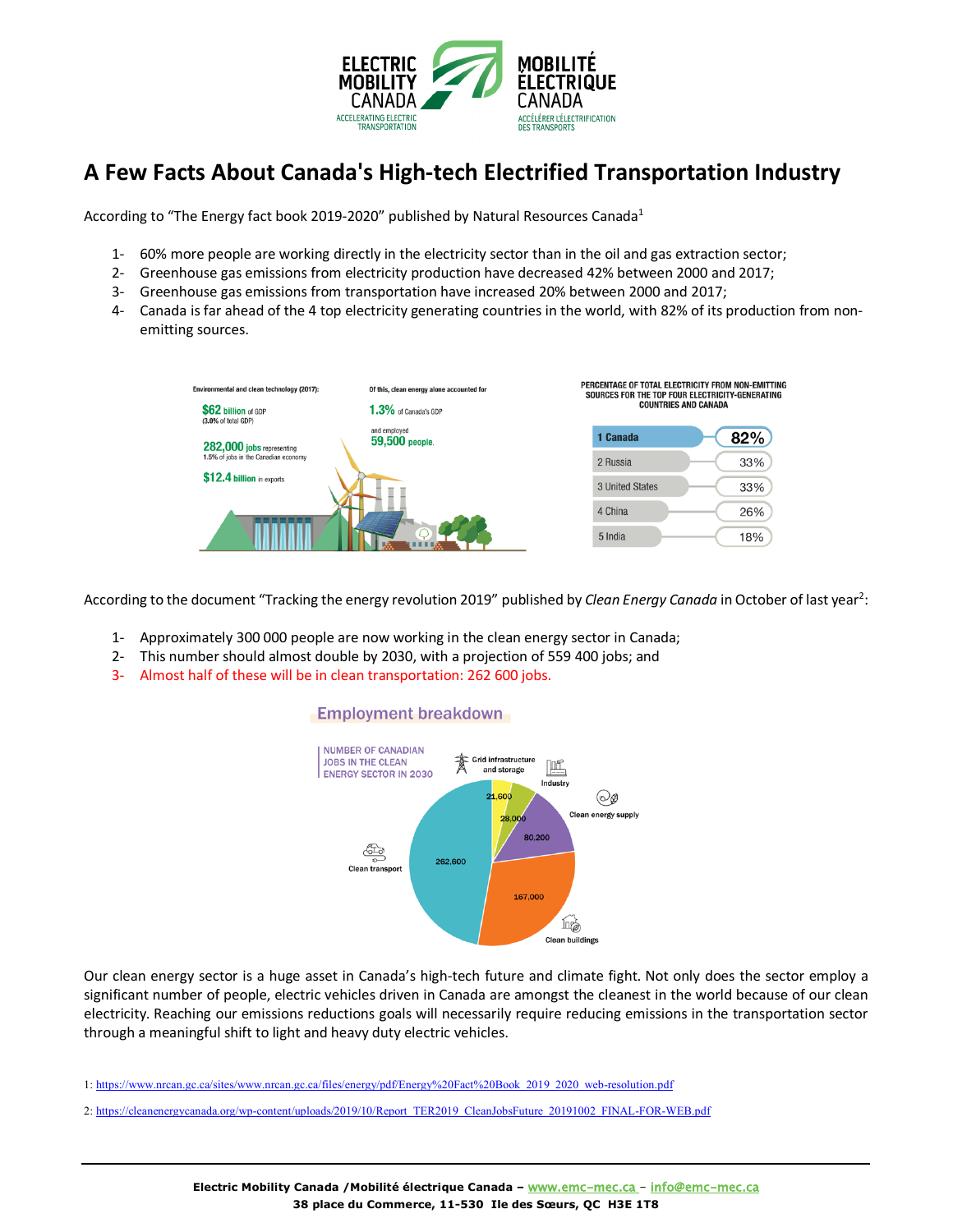

### **9 Short and Medium-Term Recommendations to Support the Electrified Transportation High-tech Industry**

If our industry gets through the COVID-19 and related economic downturn, and comes out stronger, it will not only help our workers. It will help the Canadian economy make the shift towards the high-tech clean transportation, help our environment and protect the health of all Canadians.

Here are our main recommendations for the short-and medium-term.

### *Liquidity is an important issue facing all electric mobility companies, yet access to equity and debt markets is tightening.*

| #              | <b>Recommendations</b>                                                                                                                                                                                                                                                                                                                                                                                                                                                                                                                                                                                                                                                                                                                                                                                                                                                                                                                                                                                                                                                                                                    | <b>Estimated Budget</b><br><b>Impact for fiscal year</b><br>2020-21               |
|----------------|---------------------------------------------------------------------------------------------------------------------------------------------------------------------------------------------------------------------------------------------------------------------------------------------------------------------------------------------------------------------------------------------------------------------------------------------------------------------------------------------------------------------------------------------------------------------------------------------------------------------------------------------------------------------------------------------------------------------------------------------------------------------------------------------------------------------------------------------------------------------------------------------------------------------------------------------------------------------------------------------------------------------------------------------------------------------------------------------------------------------------|-----------------------------------------------------------------------------------|
| $\mathbf{1}$   | <b>Transport Canada: Incentives to buyers of EVs</b><br>-Support the inclusion of as many Canadians as possible in electrifying our<br>transportation sector by continuing the current incentive program announced in<br>the March 19, 2019 budget for the acquisition of light-duty EVs<br>- Increase the cap from \$45,000 to \$55,000 so that more Canadian auto purchasers<br>have access to the rebate, particularly since automotive spending is likely to decline<br>in the wake of COVID-19. This may also support sales of more models of vehicles<br>coming to market.                                                                                                                                                                                                                                                                                                                                                                                                                                                                                                                                          | \$200 M                                                                           |
| $\overline{2}$ | NRCan: Expand network of charging stations across Canada<br>Expand NRCan's highly important incentive programs that support the development<br>of the charging infrastructure needed to make Canadians feel comfortable adopting<br>EVs for all use cases through the following:<br>- Provide a significant increase of the funding for NRCan's ZEVIP program to support<br>expanded installation of Level 2 and fast charging stations in places where<br>Canadian's live, work and play for all vehicle classes including passenger, fleet and<br>buses.<br>- Aim to increase the number of funding rounds released over the next 1-2 years<br>Add new money to build additional EV fast charging stations along Canada's major<br>highways and in urban and rural areas.<br>Aim for up to 5,000 additional public DCFC stations over 3 to 4 years, starting with<br>1500 locations in the first year.<br>For all charging station investments:<br>- Consider expanding the proportion of equipment and installation costs paid by<br>NRCan from 50% to 85% to support higher project uptake and re-invigorate interest | \$150 M<br>For Fast charging<br>infrastructures<br>\$50 M<br>for level 2 chargers |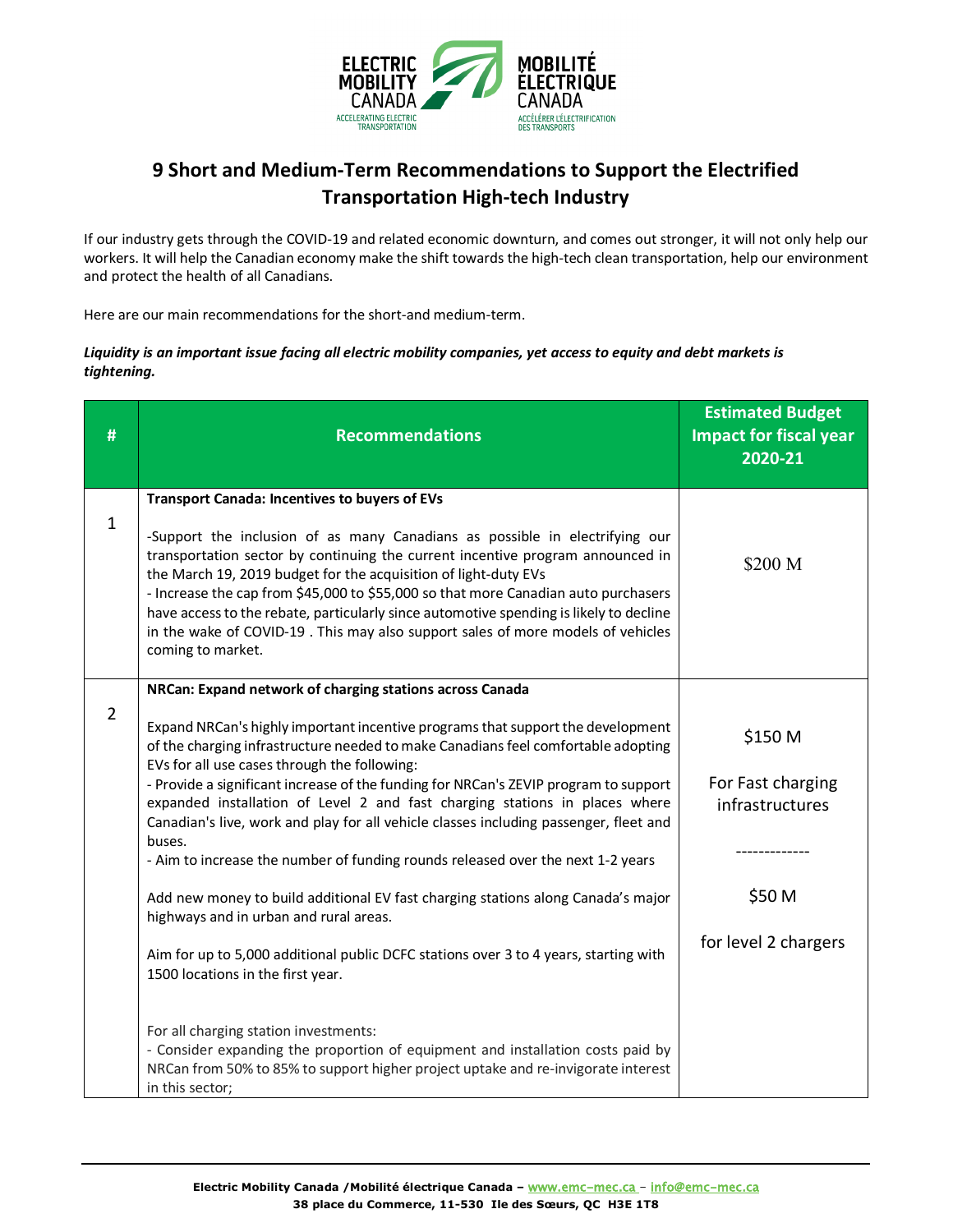

| # | <b>Recommendations</b>                                                                                                                                                                                                                                                                                                                                                                                                                                                                                                                                                                                                                                                                                                                                                                                                                                                                                                                                                                                                                                                                                                                                                                                                                                                                                                                                                                                                                             | <b>Estimated Budget</b><br><b>Impact for fiscal year</b><br>2020-21 |
|---|----------------------------------------------------------------------------------------------------------------------------------------------------------------------------------------------------------------------------------------------------------------------------------------------------------------------------------------------------------------------------------------------------------------------------------------------------------------------------------------------------------------------------------------------------------------------------------------------------------------------------------------------------------------------------------------------------------------------------------------------------------------------------------------------------------------------------------------------------------------------------------------------------------------------------------------------------------------------------------------------------------------------------------------------------------------------------------------------------------------------------------------------------------------------------------------------------------------------------------------------------------------------------------------------------------------------------------------------------------------------------------------------------------------------------------------------------|---------------------------------------------------------------------|
|   | - Provide transit agencies access to financial support for critical charging<br>infrastructure through the ZEVIP program or other mechanisms.<br>- Include incentives for critical charging infrastructure at 80% for school buses and<br>trucks, capped at \$50,000 per vehicle.<br>- Consider allowing more flexibility to combine government funding for<br>infrastructure and demonstration projects;<br>- Provide higher funding for higher powered fast charging stations, but use a per<br>station cap to make sure that the funding is spread all across Canada and that an<br>acceptable ratio of dollars per charging station is achieved;<br>- On approved projects, flexibility can be provided by eliminating "spend it or lose<br>it" clauses and "percentage holdback" provisions;<br>- Push forward milestone payments to trigger cash flow at an earlier milestone<br>stage;<br>Consider providing funding for approved infrastructure projects on a partly<br>prepaid (25-50% prepaid) basis instead of the current reimbursement process;                                                                                                                                                                                                                                                                                                                                                                                       |                                                                     |
| 3 | NRCan + Transportation: Financial Support for Heavy Duty Vehicles<br>Support broader transportation sector electrification and help develop Canada's<br>electrified transportation competitive advantage by adopting targets and time-lines<br>for converting the following heavy-duty vehicle modes to electric drive:<br><b>Electric Transit Buses</b><br>In addition to any federal funding programs to municipalities for transit buses,<br>provide financial incentive for 80% of the price differential for zero emission (all<br>electric) transit buses capped at \$150K per bus for 5 years. The government may<br>also wish to accelerate its target for only supporting zero-emission buses from 2023<br>to all new funding after April 2020. Access to these programs will be most effective<br>if they are aligned with vehicle replacement programs.<br><b>School Buses</b><br>Provide financial Incentives at 80% of the price differential for electric school buses<br>to private school bus operators and to school boards capped at \$150K per vehicle<br>in FY2020-21 declining to \$75k over 3 years. The government may also wish to<br>accelerate its target for only supporting zero-emission buses from 2023 to all new<br>funding after April 2020. Aim for 5,000 buses by 2025. Where there are no local or<br>provincial subsidies, provide 100% of the price differential for 5 years (until the price<br>is at par). | \$75 M for transit<br>buses<br>\$75 M for school<br>buses           |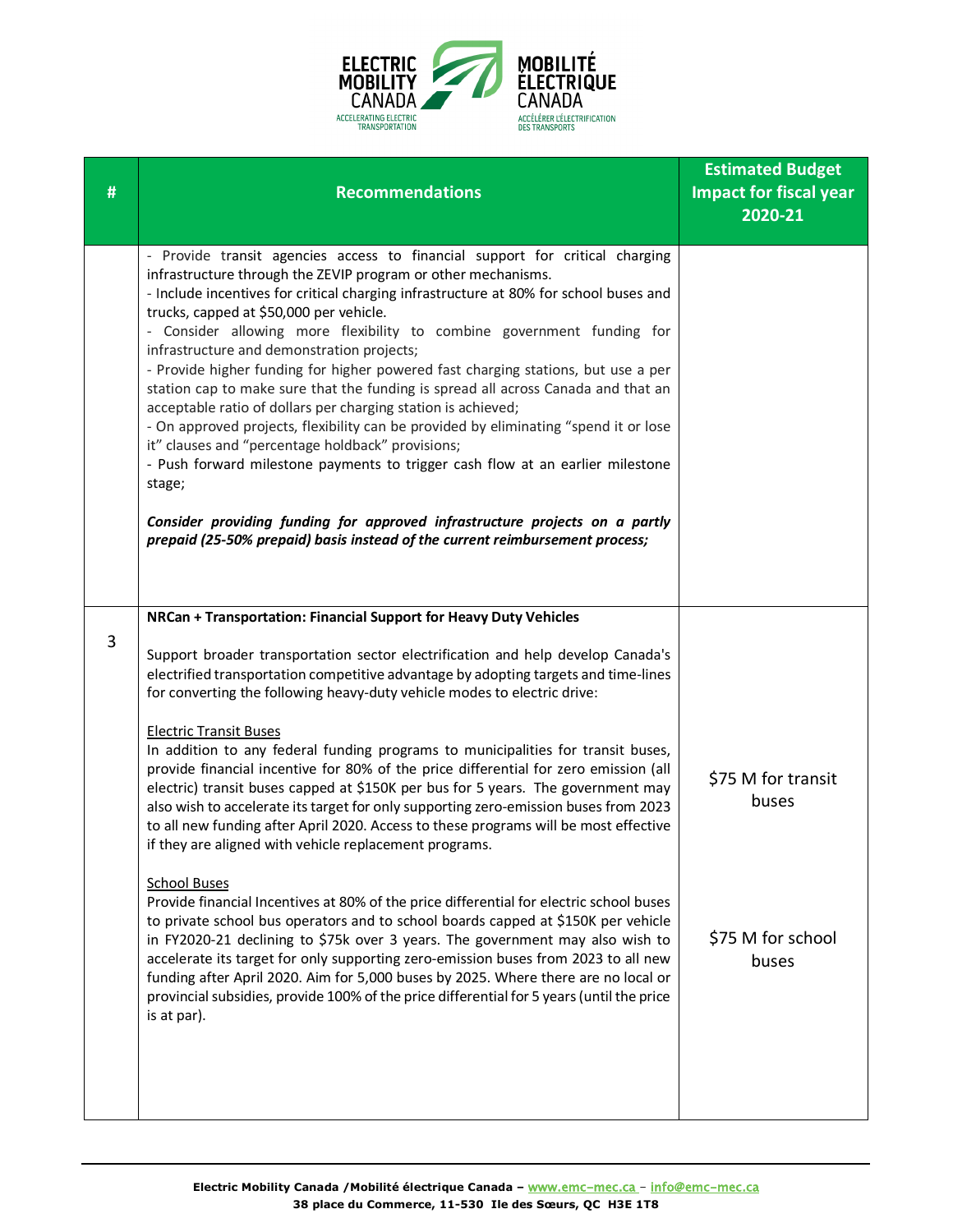

| #              | <b>Recommendations</b>                                                                                                                                                                                                                                                                                                                                                                                                                                                                                                                                                                                                           | <b>Estimated Budget</b><br><b>Impact for fiscal year</b><br>2020-21 |
|----------------|----------------------------------------------------------------------------------------------------------------------------------------------------------------------------------------------------------------------------------------------------------------------------------------------------------------------------------------------------------------------------------------------------------------------------------------------------------------------------------------------------------------------------------------------------------------------------------------------------------------------------------|---------------------------------------------------------------------|
|                | Trucks, Port & Agricultural vehicles<br>Provide financial incentive at 80% of the price differential for electric trucks to a<br>maximum of \$30K for Class 3 trucks rising to \$150K for Class 8 trucks to support<br>early stage implementation for any all-electric truck.                                                                                                                                                                                                                                                                                                                                                    | \$30 M for trucks                                                   |
| 4              | Treasury Board Secretariat: GST Exemption on the purchase of new and used EVs<br>and EV Charging Equipment.<br>Support EV sales by exempting electric vehicles (EVs) and EV charging equipment<br>(EVSE) from the Goods and Services Tax (GST). This would apply to sale prices of up<br>to \$55,000 for new light duty vehicles and \$27,500 for used light-duty vehicles. The<br>government should encourage all provinces to at least match this financial<br>contribution on a per-vehicle basis.                                                                                                                            | Up to $$40 M$                                                       |
| 5              | <b>ISED: Support for Electric Mobility Canada</b><br>Help develop the analysis and coordination that support the development of a<br>world leading electrification transportation industry by providing financial support<br>for EMC in the amount of \$4 million over a two-year period to increase its capacity<br>as an industry sounding board and policy support organization for the government<br>and to promote & grow the EV business. Also, to grow its annual conference as the<br>national and North American gathering place for EV decision makers and to<br>identify/promote R & D needs in the Canadian context. | \$2 M                                                               |
| 6              | <b>Transport Canada: Incentives to buyers of used EVs</b><br>Include Canadians who don't buy new vehicles in the health and economic<br>benefits of electrified transportation by establishing a new all electric used<br>vehicles rebate of up to \$2,000 for 3 and 4 years old used all-electric and PHEVs                                                                                                                                                                                                                                                                                                                     | \$8 M                                                               |
| $\overline{7}$ | <b>Treasury Board Secretariat: pre-order vehicles</b><br>Consider directly ordering electric school and transit buses so the industry could<br>build up an inventory of available vehicles once municipal and/or provincial<br>customers resume, or work with provinces and municipalities to support immediate<br>order entry for when manufacturing resumes, helping cities, municipalities and<br>other administrations more quickly turn over their fleets while public transit<br>ridership is lower and supporting manufacturing continuity during this crisis.                                                            | \$50 M                                                              |